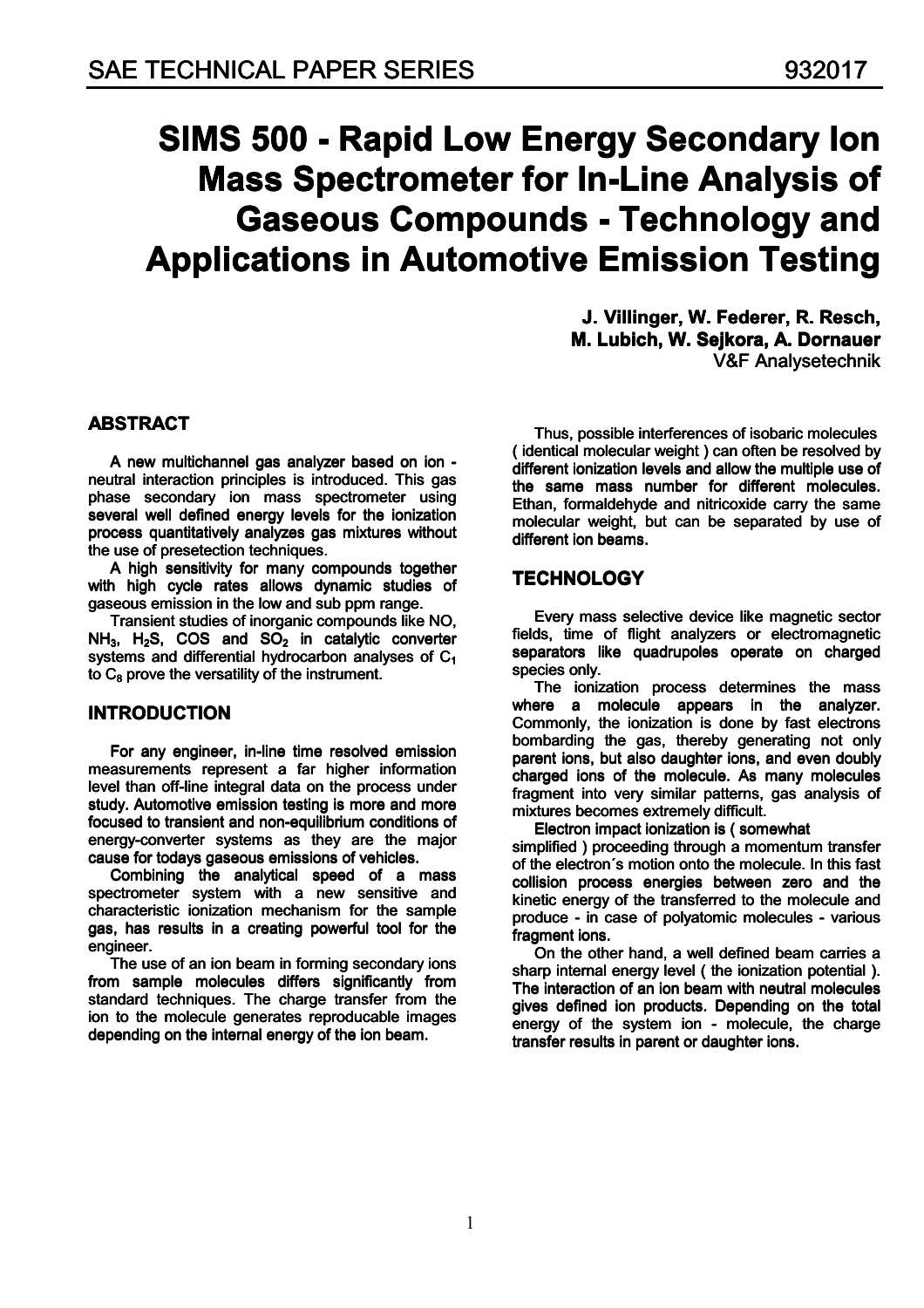

**FIGURE 1: Schematic Setup of the Analyzer** 

Figure 1 shows the schematic setup of the analyzing system. A pressure controlled gas inlet system feeds a flow of 1.5 cm<sup>3</sup>/min S.T.P. of e.g. Xenon gas to a primary source chamber  $(section 1).$ 

By electron impact ionization, a several microamp Xe<sup>+</sup> beam is formed and guided to a high frequenzy octopole field. The electromagnetic field in the octopole allows low translational energies as it focuses the ions against their tendency to seperate by the electrostatic force of their own charges.

In section II, sample gas is introduced to a gas cell via an absolute pressure controlled pressure reduction system. The condition in the gas cell is kept at a level where only single collisions between incoming ions and sample gas molecules may occur. This situation is essential in order to avoid the formation of complex ion species due to secondary ion molecule reactions. As the primary ion beam A is crossing the cell, sample gas ions  $B^+$  are formed according to

$$
[B^+] = [A^+] (1 - e^{-[B]kt})
$$
 (1)

where [B] is the neutral density of sample molecules, k is the reaction rate constant between  $A^*$  and B and t is the residual time of the ions in the cell. The reaction rate constant is related to the atomic reaction cross section  $\sigma$  via

$$
x = \{v \circ (v)\}\tag{2}
$$

For the molecule charge transfer reactions,  $\sigma$  is determined by the polarizability and permanent dipole moment of the sample gas molecules and is nearly independent of the relative velocity of the collision partners within several electronvolts of energy. The independence of  $\sigma$  of velocity is a maior difference to electron impact ionization where  $\sigma$  is a strong function of the relative velocity.

As the polarizability of molecules with more than four atoms changes slowly with molecule size, the ionization efficiency and consequently the sensitivity of the instrument becomes very uniform.

Generally, all sample gas molecules with an ionization potential lower than the incoming ion beam will be ionized. However, the excess degrees of freedom or bond rupture of the molecular ion.

The reaction system

 $Kr^+(13.99eV)+N_2 \leftarrow N_2^+(15.5eV)+Kr$  $Kr^+(13.99eV)+CO \rightarrow CO^+(13.98eV)+Kr$ 

demonstrates the seperation of mass identical (isobaric) molecules by the ionization process. As the ionization potential of nitrogen is higher than the krypton ions. no ionization **occurs** and carbonmonoxide can be on the mass 28.

The system

$$
\begin{aligned} \mathsf{Xe}^{\texttt{+}}(\text{12.2eV})\text{+NH}_3 &\rightarrow (\text{NH}_3^{\texttt{+}}(\text{10.2eV})\text{+Xe+2eV})\\ &\rightarrow \text{NH}_3^{\texttt{+}}(\text{10.2eV})\text{+Xe}\\ \mathsf{Xe}^{\texttt{+}}(\text{12.2eV})\text{+CH}_3\text{OH} &\rightarrow \text{CH}_3\text{O}^{\texttt{+}}\text{H}(\text{10.9eV})\text{+Xe+1.3eV}\\ &\rightarrow \text{CH}_3\text{O}^{\texttt{+}}\text{H} \text{+Xe} \end{aligned}
$$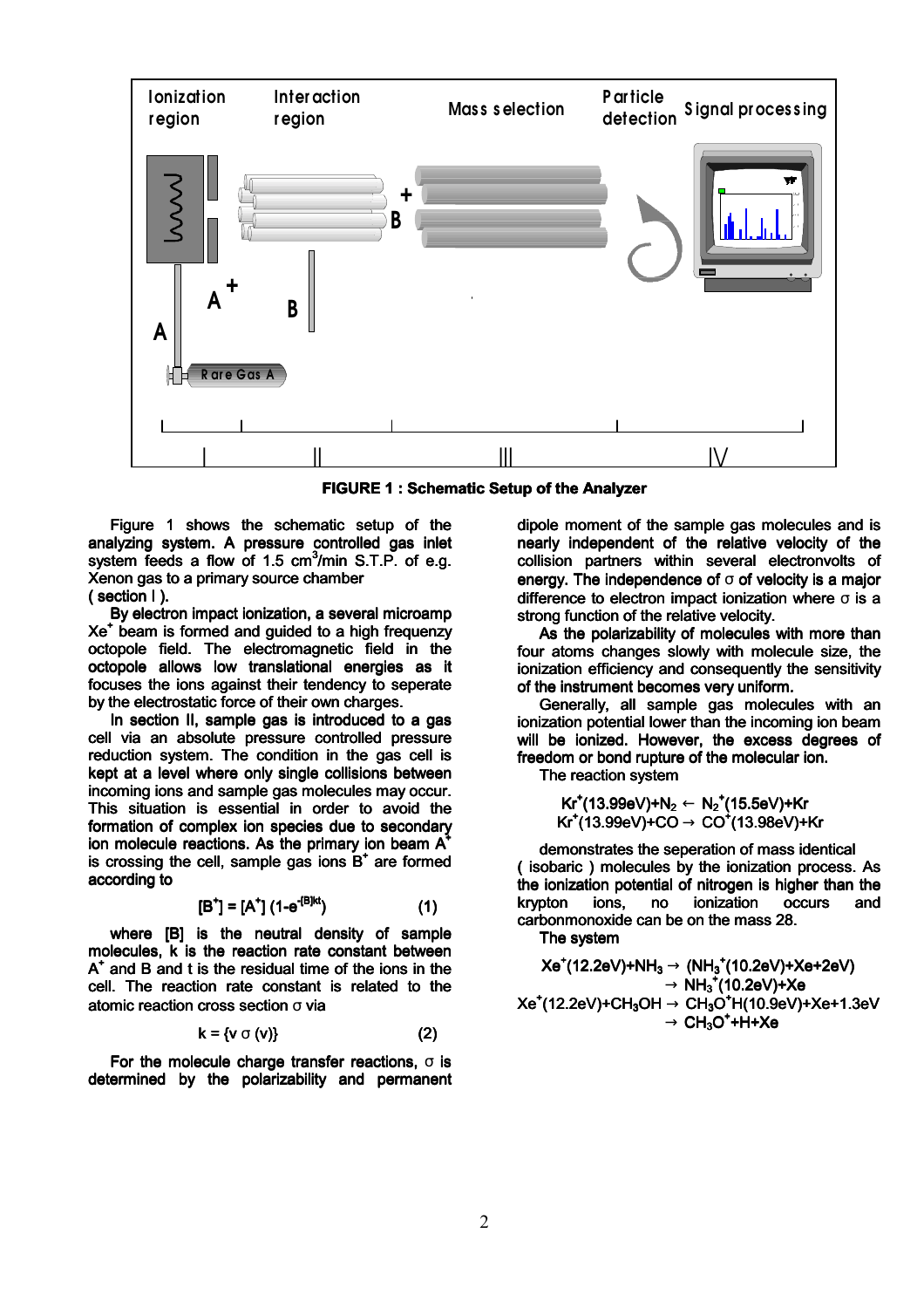

FIGURE 2 : Molecule Spectra of  $C_4H_8O_2$  for different ionization energies

shows how excess energy of the collision (the difference of ionization potential of the reaction partners) either populates internal vibrational levels as in the Xe-ammonia system, or leads to bond rupture and loss of a hydrogen atom as in case of the Xe-methanol system.

Figure 2 shows mass spectra of a fragile molecule ionized with three different ion beams. All secondary formed sample gas ions are trapped again in the high frequency octopole field.

Mass selection takes place in a 200 mm long quadrupole rod system ( section III ). Here, superposition of RF and DC fields produce stable and unstable trajectories of the ions according to their charge to mass ratio. Since ions in unstable trajectories hit the rod system or shielded housing of the quadrupol mass filter where they lose their charge, only ions in stable trajectories can be detected.

A sensitive secondary electron multiplier detects the transmitted ions and generates electric pulses strong enough for fast counting system.

#### **OPERATION:**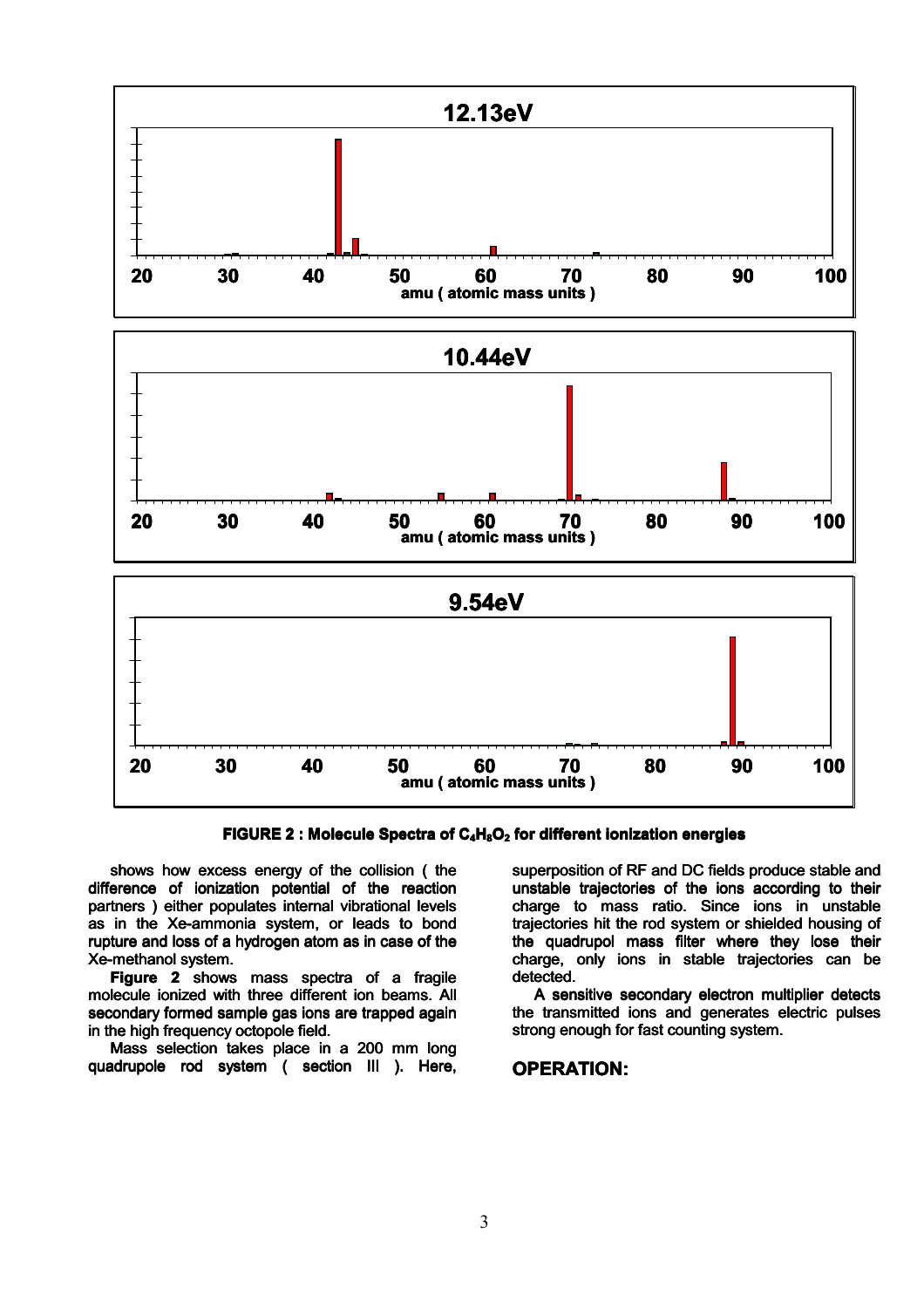All electrical and mechanical components of the instrument are controlled via computer programs. Operation of the instrument is basically done in two modes:

- A) uncalibrated search of molecular species present in the gas matrix under study.
- B) calibrated measurements of concentration levels of different molecules.

For well established automotive applications mode B is used. A defined number of molecules are chosen control and libraries. calibrated  $from$ their concentrations shown on screen. stored on files or presented as zero to ten volts output voltage.

The control libraries define ionizer gas, operating pressure in the gas cell, measurement speed, sensitivity, accuracy and interference compensation ( if an Interference is present in the gas matrix ).

For absolute accuracy of measured values of  $\pm 5\%$ calibration of components is done by sensitivity cross correlations to a single calibration molecule. This is done by entering the known concentration of the component into the program once in respect to the calibration marker molecule. For higher accuracy. individual component calibration has to be done daily.

# **SULPHUR KINETICS ON CATALYTIC CONVERTERS:**

Historically in automotive emission monitoring the SIMS - technology was first applied to catalytic converter studies at the BMW car test abs in the year 1988 ( Carlowitz ). Light Off - tests demand a fast. synchroneaous responding analyzing system.



**FIGURE 3: LIGHT OFF TEST** 

At a heating rate of 100 °C per minute a cycle rate of 2 sec<sup>-1</sup> for the compounds NO. CO. HC and  $O<sub>2</sub>$ must be realized to follow the conversion rate curve. Figure 3 shows the concentrations of the different compounds after the converter and additionally the converter temperature as a function of time.

Hydrocarbon concentration falls off in a rate of 15 ppm/sec and Carbonmonoxide 700 ppm/sec as the converter lights off.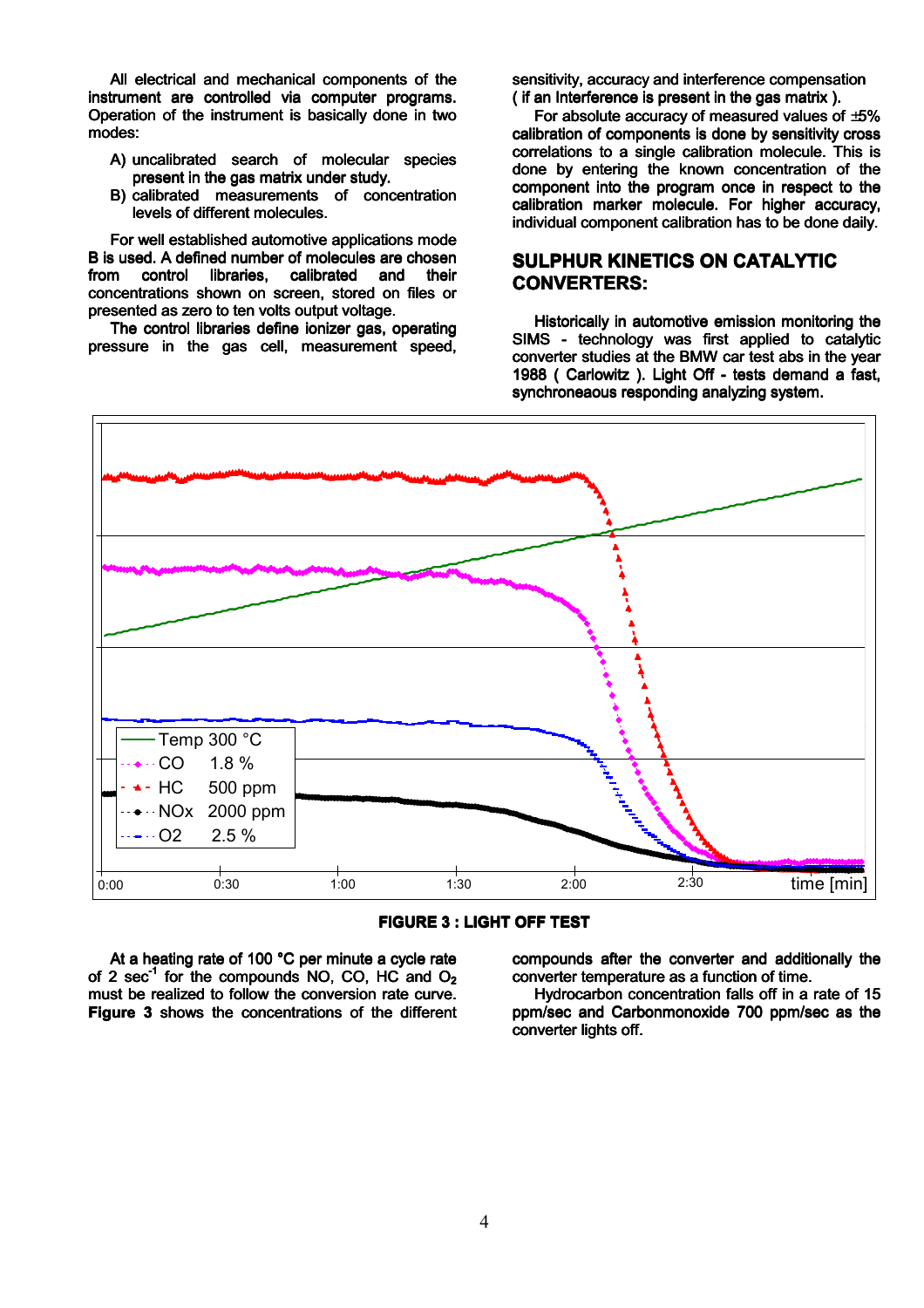



Figure 4 shows the conversion rate via temperature calculated from the data in Figure 3.

A striking effect of engine - converter systems is H<sub>2</sub>S emission under non equilibrium conditions as acceleration periods of the engine. Figure 5 shows the concentration of gaseous sulphur emission together with  $O_2$  after the converter as a function of time in a lean to rich transition.

Residual sulphur in the fuel is oxidized to SO<sub>2</sub> in the combustion chamber under normal working conditions of the engine.  $SO<sub>2</sub>$  can be stored in significant amounts as a sulfate on the catalytic converter's surface. In combustion conditions with  $\lambda$ less than 0.9 the reducing atmosphere of the engine's exhaust gas contains enough hydrogene, carbonmonoxide and unsaturated hydrocarbon residuals to convert the sulphur into gaseous sulphur emissions.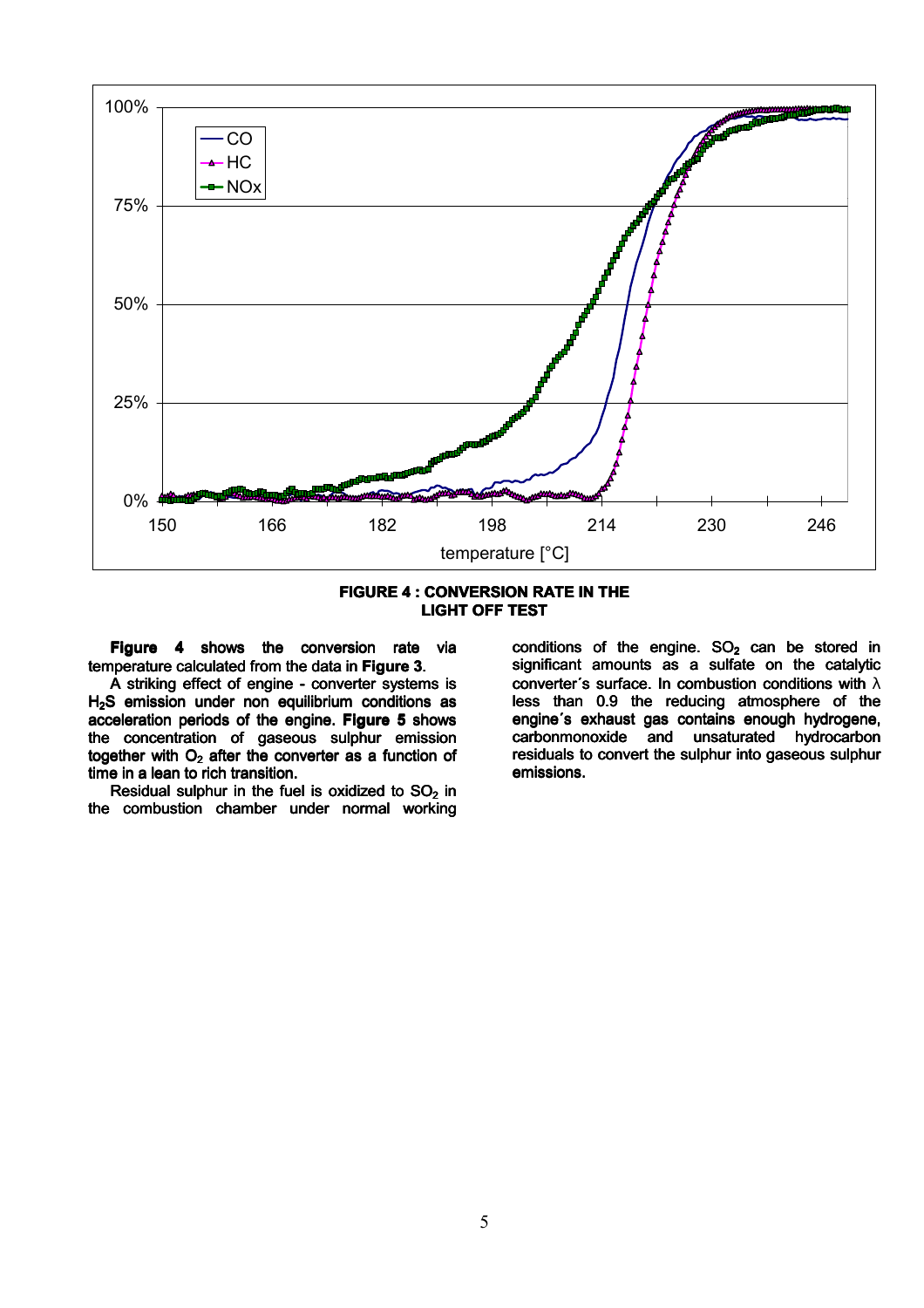

**FIGURE 5: LEAN TO RICH TRANSITION** 

At the moment of the  $\lambda$  transition the temperature of the converter is rising instantly by the oxidizing action of the oxygen on the converter, thus desorbing  $SO<sub>2</sub>$  at the first strong emission from the converter. As the oxygen level decreases on the converter of half oxidized state of sulphur - carbonmonoxisulfide is formed and released as gaseous compound. When the oxygen drops to zero, H<sub>2</sub>S becomes the main gaseous sulphur emission.

# **AROMATIC HYDROCARBON EMISSION**

Amongst various hydrocarbon species present in the engine's exhaust the group of aromatic hydrocarbons ranging from benzene, toluene, xylene and higher substituted rings is becoming increasingly important in NMHC monitoring.

Their high ozon formation potential in the atmosphere's chemistry as well as their toxic and in case of benzene carcinogetic potential results in drastic emission restrictions.

However, the easiest way to substitute lead as antiknock compound is to add more aromatic compounds to todays fuels. European high octane rated fuels contain up to 30% of toluene.

Although benzene is present only in a small amount in fuel it is formed by demethylation steps out of higher aromatics in the combustion chamber. Even under standard driving conditions several hundred ppm of benzene are found in the raw exhaust of the engine.

Benzene is physically active by ist electron resonant energy, yet chemically more stable against neutral-neutral reactions compared to other hydrocarbons present in automotive exhaust. Therefore, benzene shows strong adsorbtion onto cold catalytic surfaces and a slower reactivity against oxidation by the operating catalyst.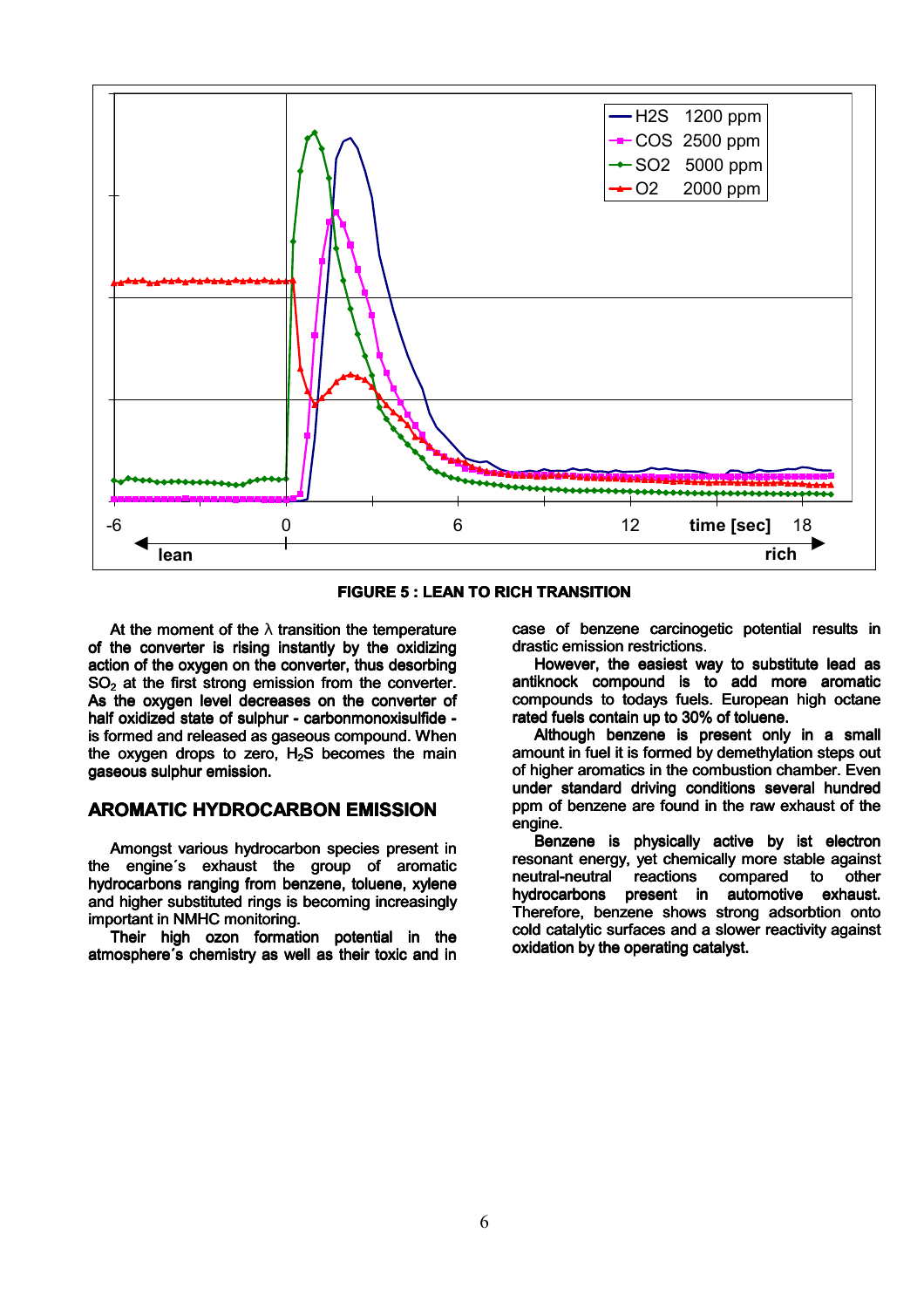

**FIGURE 6: AROMATIC COMPOUNDS IN A COLD CATALYTIC CONVERTER** 

The strong adaptive effect of aromatic compounds especially benzene, can be seen in Figure 6. In the first minute of a cold start some selected hydrocarbons are monitored with time resolution of 600 msec. After firing up the engine it was left in idle for approximately one minute. We observe that saturated hydrcarbons appear immediatly after start with methane as strongest emission. Seconds later, double bonded hydrocarbons like  $C_2H_4$  or  $C_3H_6$  and triple bonded compounds like  $C_2H_2$  appear in the exhaust gas.

Only very much later, benzene and higher aromatics are observed (for graphical reasons only a few selected compounds are shown in the figure). The first acceleration (indicated by "speed") results in a very strong desorbtion of aromatic stored on the converter's surface by the action of their long ranging electric forces.

This figure looks very different for a warm start and there are also low temperature synthesized hydrocarbon products that only appear within a small temperature range of the catalyst. Some of these compounds produce the distinct smell of a cold exhaust.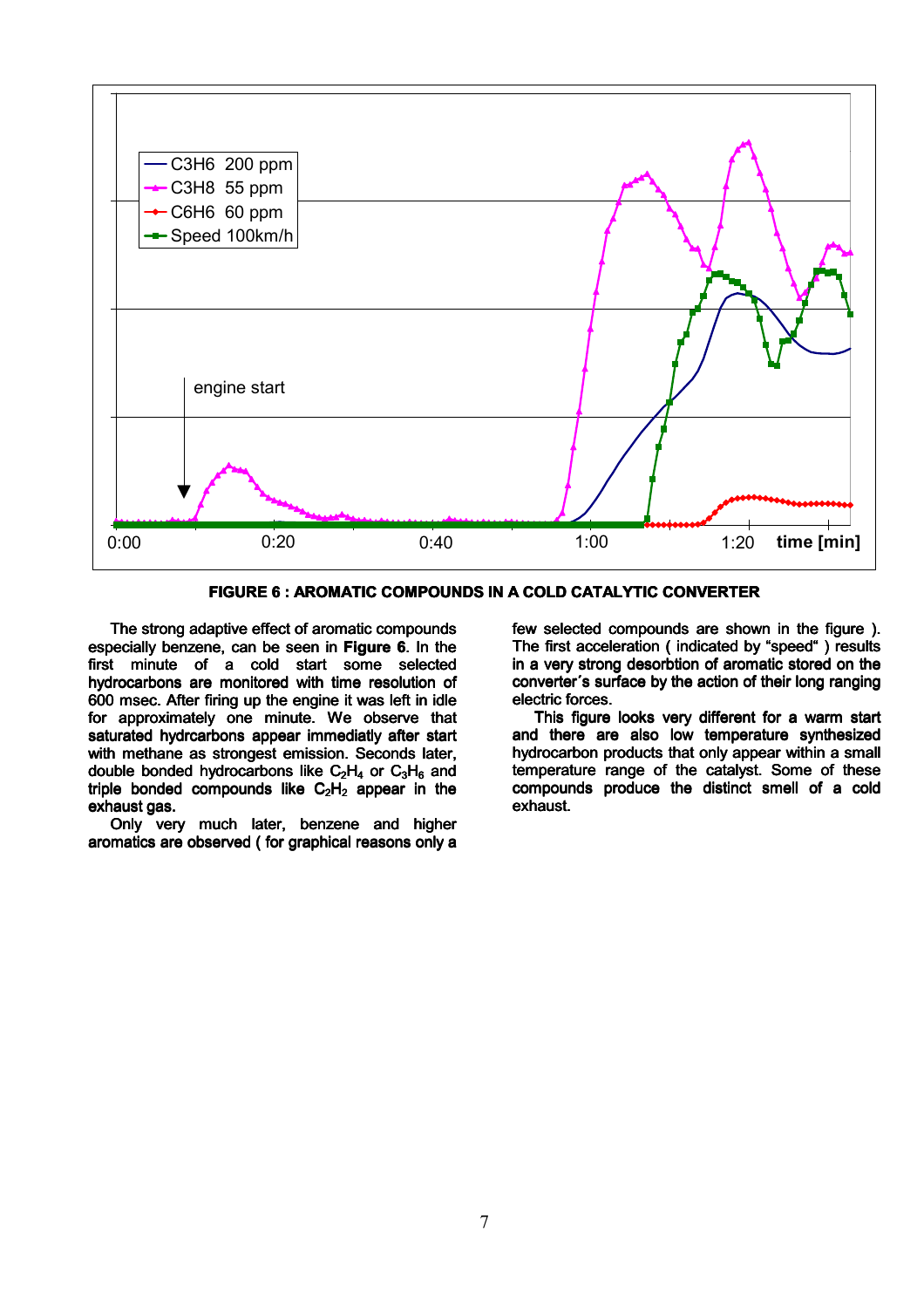



The formation of benzene in the combustion process can be seen in Figure 7.

The picture shows measurements of benzene, toluene and xylene taken within an FTP 75 cycle. Measurement time was 200 msec per compound and the instrument follows the concentrations in the low ppm range with high time resolution.

The signal strength was 6000 pulses per ppm and second on the detector for each compound. Background noise generated by impurities in the inlet system and vacuum chamber was 120 pulses per second. Thus the signal - noise ratio was 1200 to 24 for benzene for a 200 msec measurement cycle.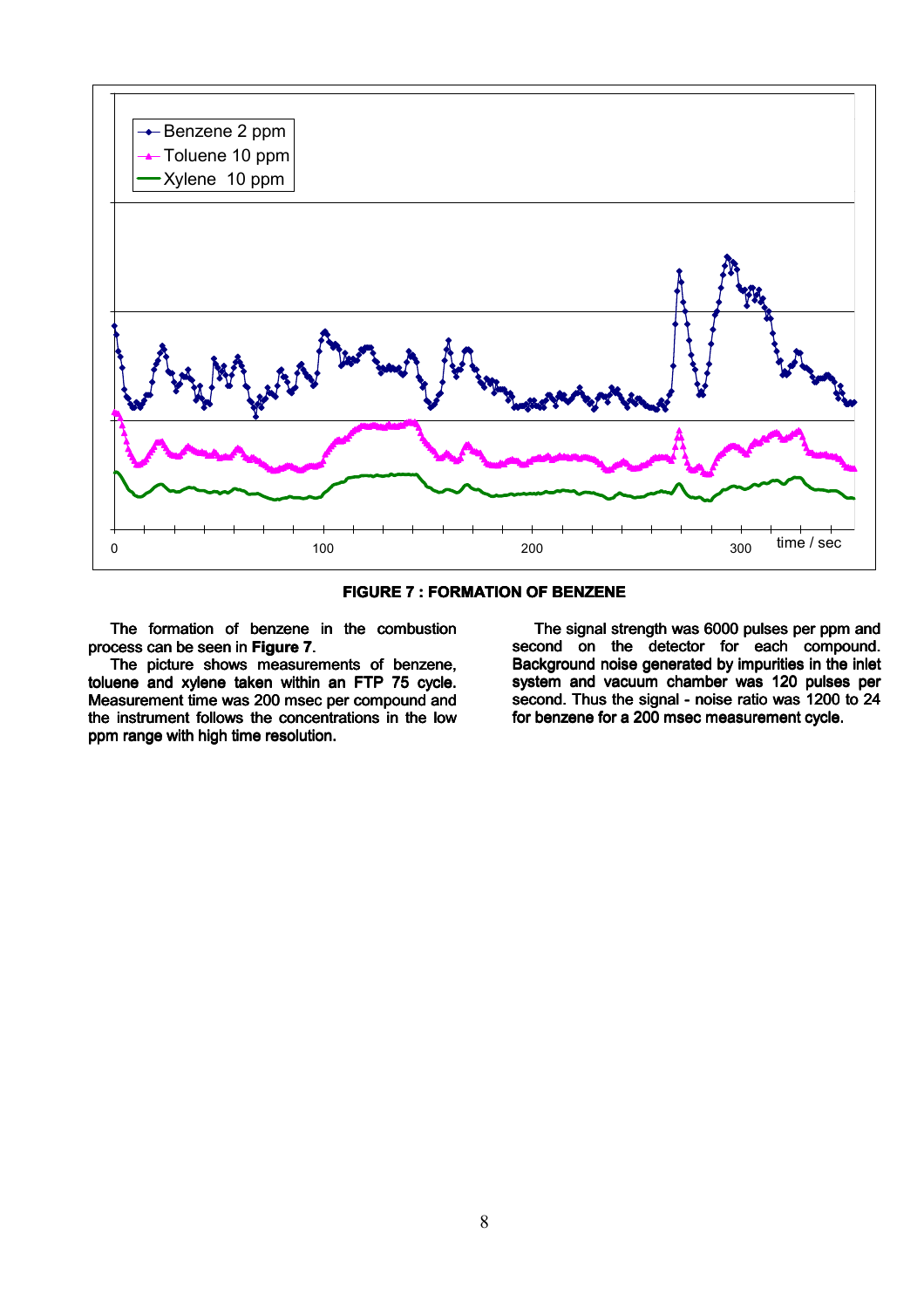



If we form the ratio of the concentration of toluenen to benzene and toluene to xylene respectively (Figure 8), we realize that the ratio toluene to xylene is constant ( within the statistical errors of the measurement) wheras the ratio toluene to benzene varies as the operating conditions of the engine vary during the test. This fact tells us two important facts:

- A) benzene is generated in the combustion chamber.
- B) toluene and xylene represent absolutely unburned fuel and are so-called "zero order hydrocarbons emissions".

In contrast to common chemical considerations that 3-methyl-benzene can be formed to xylene or toluene and that xylene can be formed to toluene in the combustion chamber, the measurement dynamics of this instrument shows that within the operating range of FTP test cycles these theoretically possible reactions are absolutely neglegible and higher aromatics above benzene represent unburned  $f_{\rm LIR}$